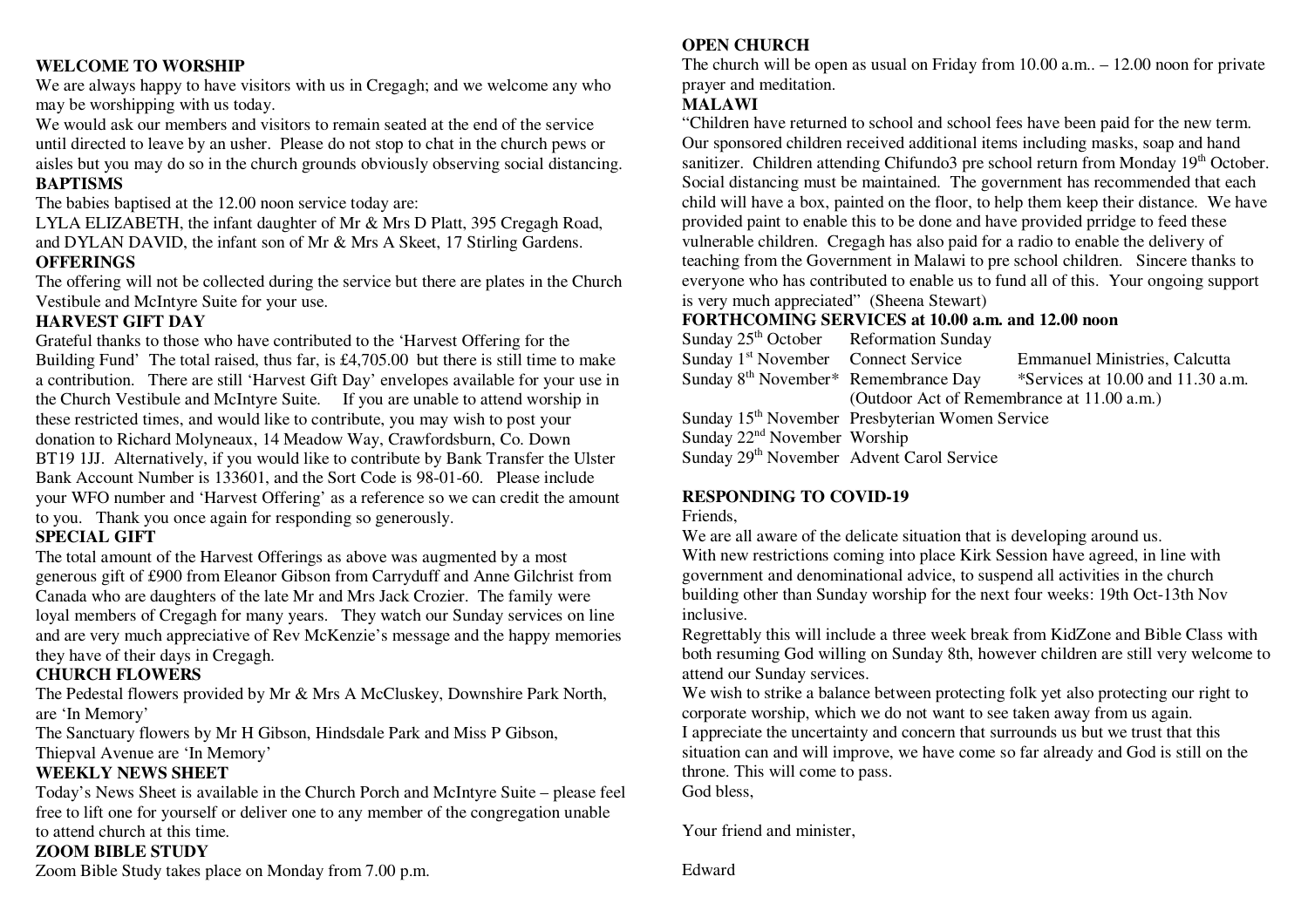## **FURTHER COVID UPDATE**

 At Cregagh we wish to create an environment that is both welcoming and safe. While we would actively encourage all members to come back to worship, believing it safe to do so with the measures we have taken, we also wish to highlight that no one should come to services if they have symptoms.

 As we continue to move forward towards something more like normal it is imperative that we do so by insuring that all actions are in line with current guidelines and restrictions. With no changes to PCI guidelines regarding 2m social distance the same arrangements for services that are currently in place will continue throughout this month, continuing to provide a service at 10am and 12noon, accommodating around 60 people on each occasion. Doors will be opened at 9:30am and 11:30am so that folk can be guided and seated. The wearing of face coverings, is now mandatory when entering and exiting the building and formally advised and strongly encouraged, by PCI, that they be worn during the service.

 Members are still being asked to register, due to 'contact tracing', by contacting Michael on email or phone, indicating which Sunday(s), how many are 'in their bubble' and attending with them, as well as which time slot(s). As before those who have registered will be asked to inform Michael if for whatever reason someone cannot attend so that the register can be as accurate as possible.

 The services themselves will continue to be slightly shorter than normal and present arrangements regarding offering will remain in place. There will be no offering plate passed around during services but there are three stations where you can drop your offering off as you leave the building. Over the month of October we will continue to gradually incorporate shared singing, including inviting the congregation to stand. Even though KidZone and crèche will be unavailable children and babies are very welcome at our services!

 The issue of offering lifts to church continues to be a difficult one but the official position in terms of the guidelines is that folk should still not offer nor provide lifts to anyone outside of their bubble. Unfortunately pastoral visitation is still limited to emergencies and bereavements.

It would be anticipated that all practices would be reviewed in the coming weeks.

## **DATE CHANGES**

 Due to the new Covid restrictions please note the revised dates: MORNING WATCH will meet on Tuesday 17<sup>th</sup> November. BLOBS will meet on Tuesday 24<sup>th</sup> November.

YOUTH BIG NIGHT is postponed until a Saturday in November.

MINISTER'S OFFICE HOURS are suspended until Thursday 19<sup>th</sup> November but appointments with Rev McKenzie can still be arranged upon request.





# **Weekly News Sheet <u>Sunday 18<sup><sup>th</sup> October 2020</u>**</u></sup>



*The Ten Commandments stand above time Providing a life of peace sublime. These laws are scripture we import To define justice for our courts.* 

 *If you desire a life serene Study God's law learn what it means. Then to experience fulness in life, Give yourself fully to serving Christ.* (George Cuff)

SERVICES TODAY at 10.00 a.m. and 12.00 noon Sacrament of Baptism at the 12.00 noon service Sermon: 'The Ninth Commandment' Scripture Reading: Matthew: 13:24 - 30

**Cregagh Presbyterian Church 102-104 Cregagh RoadBelfast BT6 0ER Tel: 028 9045 5160 Website: cregaghpresbyterian.org** 

**Minister: Rev Edward J B McKenzie Tel: 07809 674068 Email: emckenzie@presbyterianireland.org**

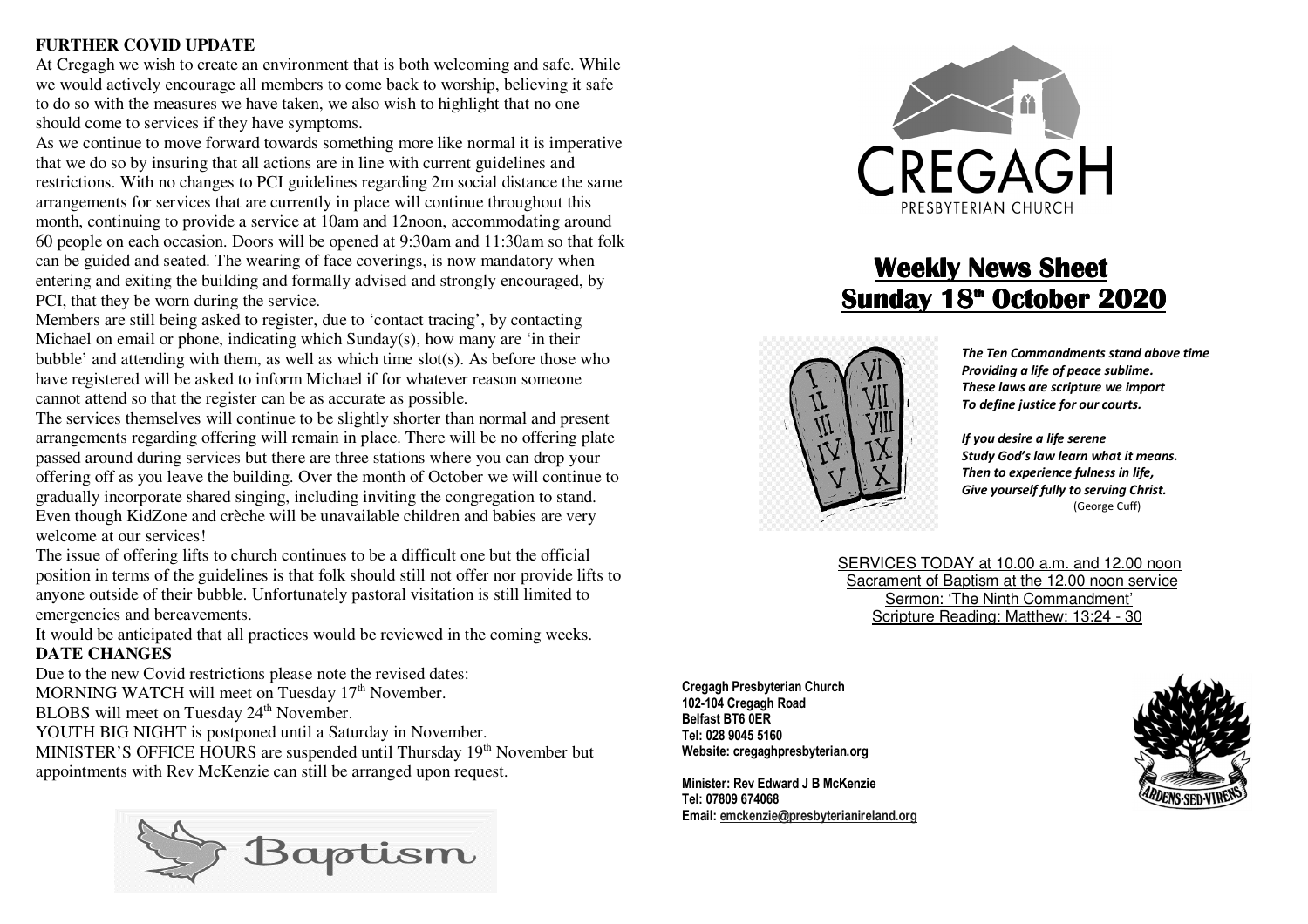(Matthew Rainey)

## *THE YEAR AHEAD IN CREGAGH*

### **FEBRUARY**

**MARCH** 

# Friday 13th & Saturday 14th Model Railway Exhibition Sunday 22<sup>nd</sup> at 7.30 p.m. Presbytery Service **APRIL**

Sunday 9th at 11.00 a.m. Olde Tyme Psalm Service Monday  $17<sup>th</sup>$  from 2.15 p.m. NI Blood Transfusion – blood donations Sunday 23<sup>rd</sup> at 11.00 a.m. Guides/Scouts Thinking Day Service Friday 28<sup>th</sup> at 12.00 noon Lenten Lunch (each Friday in Lent)

Sunday  $1^{st}$  at 4.30 p.m. Joint Service with Salvation Army Friday 6th at 7.30 p.m. Women's World Day of Prayer local service Sunday 22<sup>nd</sup> at 11.00 a.m. Mothering Sunday Service

Sunday 5th at 11.00 a.m. Palm Sunday Communion Sunday 5th at 6.30 p.m. Youth Fellowship Palm Sunday Service Wednesday 8<sup>th</sup> at 7.45 p.m. Music for Holy Week at McQuiston Memorial Thursday 9th at 7.30 p.m. Maundy Thursday Communion Friday 10th at 12.00 noon Good Friday Meditation Sunday 12th at 11.00 a.m. Easter Day Service **MAY** 

# Sunday 10th at 11.00 a.m. Christian Aid Service Saturday 16th at 2.00 p.m. Summer Garden Fete Tuesday 26th at 6.30 p.m. Junior Choir Concert

## **JUNE**

Friday 10<sup>th</sup> at 7.30 p.m. Good Friday Service of Reflection

Thursday 21st at 7.30 p.m. Annual Meeting and Congregational Reunion

Monday 1<sup>st</sup>-Friday 5th PCI General Assembly Week Sunday 7th at 11.00 a.m. Children's Day Service Sunday 7th at 6.30 p.m. Good Neighbour's Service Sunday 21<sup>st</sup> at 11.00 a.m. Summer Communion

## **JULY**

Sunday Services at 11.00 a.m. (No Evening Services) **AUGUST** 

Sunday Services at 11.00 a.m. (No Evening Services0 Monday  $17<sup>th</sup>$  – Friday  $21<sup>st</sup>$  Holiday Bible Club - mornings

## **SEPTEMBER**

Sunday 6th at 11.00 a.m. Organisation Dedication Service **OCTOBER** 

Sunday 4<sup>th</sup> at 11.00 a.m. Autumn Communion and 6.30 p.m. Gift Day Services

Sunday 11<sup>th</sup> at 11.00 a.m. Harvest Thanksgiving and

## **NOVEMBER**

Saturday 4<sup>th</sup> at 10.00 a.m. Craft Fair Sunday 15th at 11.00 a.m. Presbyterian Women's Service

**DECEMBER** 

Sunday 6<sup>th</sup> at 11.00 a.m. Advent Carol Service Thursday 24th at 11.30 p.m. Christmas Eve Service

Sunday 8th at 10.45 a.m. Remembrance Day Service

Sunday 13th at 11.00 a.m. Children's Christmas Tree Gift Service Sunday 13th at 6.30 p.m. Youth Fellowship Christmas Service Sunday 20th at 11.00 a.m. Handbell Choir Christmas Service Sunday 20th at 7.00 p.m. Candlelight Service of Nine Lessons & Carols Friday 25th at 9.00 a.m. Christmas Day Family Service